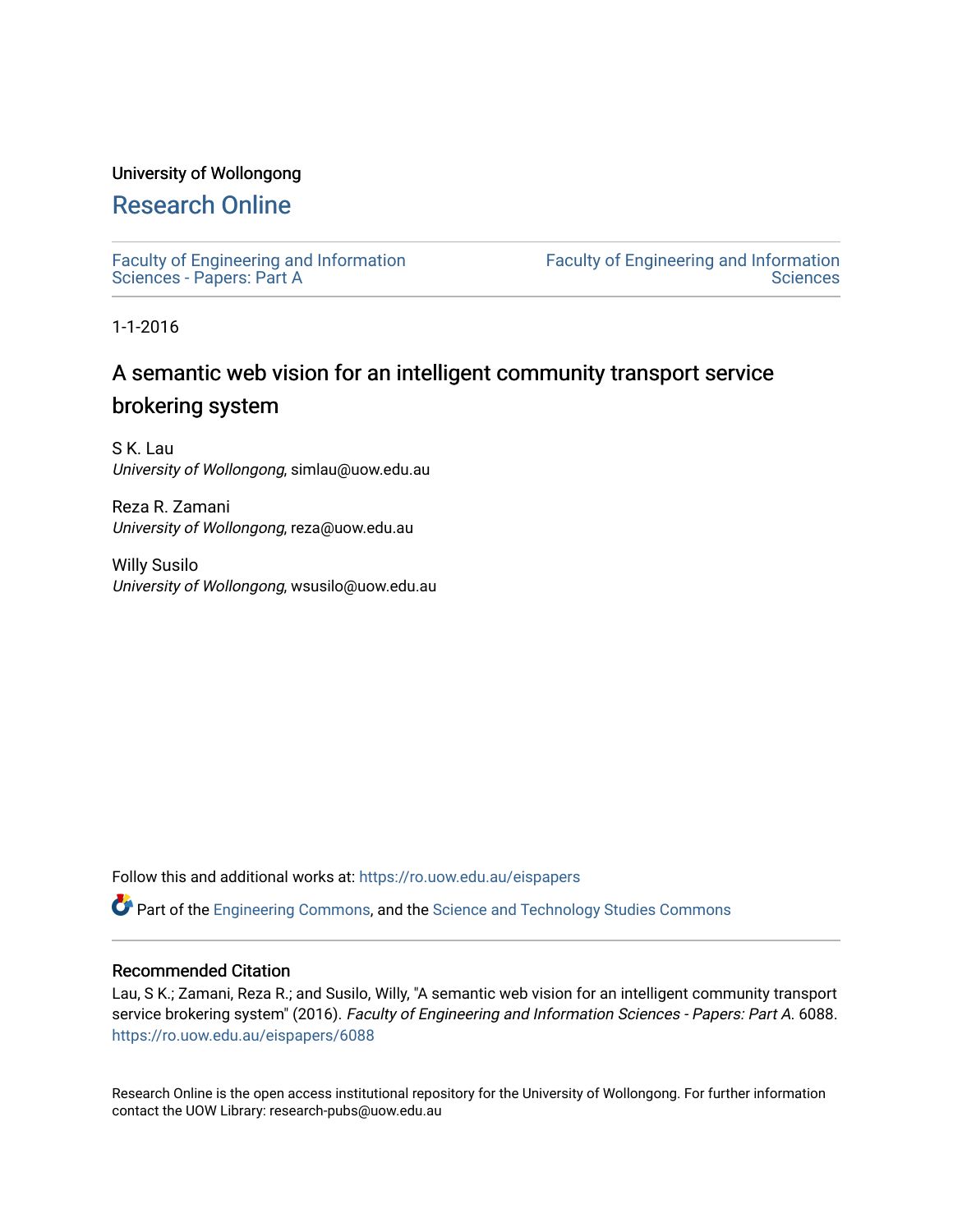# A semantic web vision for an intelligent community transport service brokering system

## **Abstract**

Advances in semantic web research in recent years offer an opportunity for heterogeneous objects to exchange data and information in an interoperable way to make data and services machine-accessible and machine-processable. This paper describes a semantic web vision for an intelligent community transport service brokering system. The use of ontological approach to develop a semantic web brokering system opens up the data set for agent-based planning in reservation and scheduling. As ontologies are the building blocks of the semantic web and small simple ontologies are often constructed individually by different users, ontology integration approach is proposed to achieve data interoperability in the proposed system. An application scenario is used to demonstrate how the semantic web based system will be used. Future research of this project is to construct the community transport service ontology to conduct proof of concept for the intelligent brokering system.

## Keywords

service, brokering, community, system, semantic, intelligent, transport, vision, web

## **Disciplines**

Engineering | Science and Technology Studies

## Publication Details

Lau, S. Kim., Zamani, R. & Susilo, W. (2016). A semantic web vision for an intelligent community transport service brokering system. IEEE International Conference on Intelligent Transportation Engineering (ICITE) (pp. 172-175). United States: IEEE.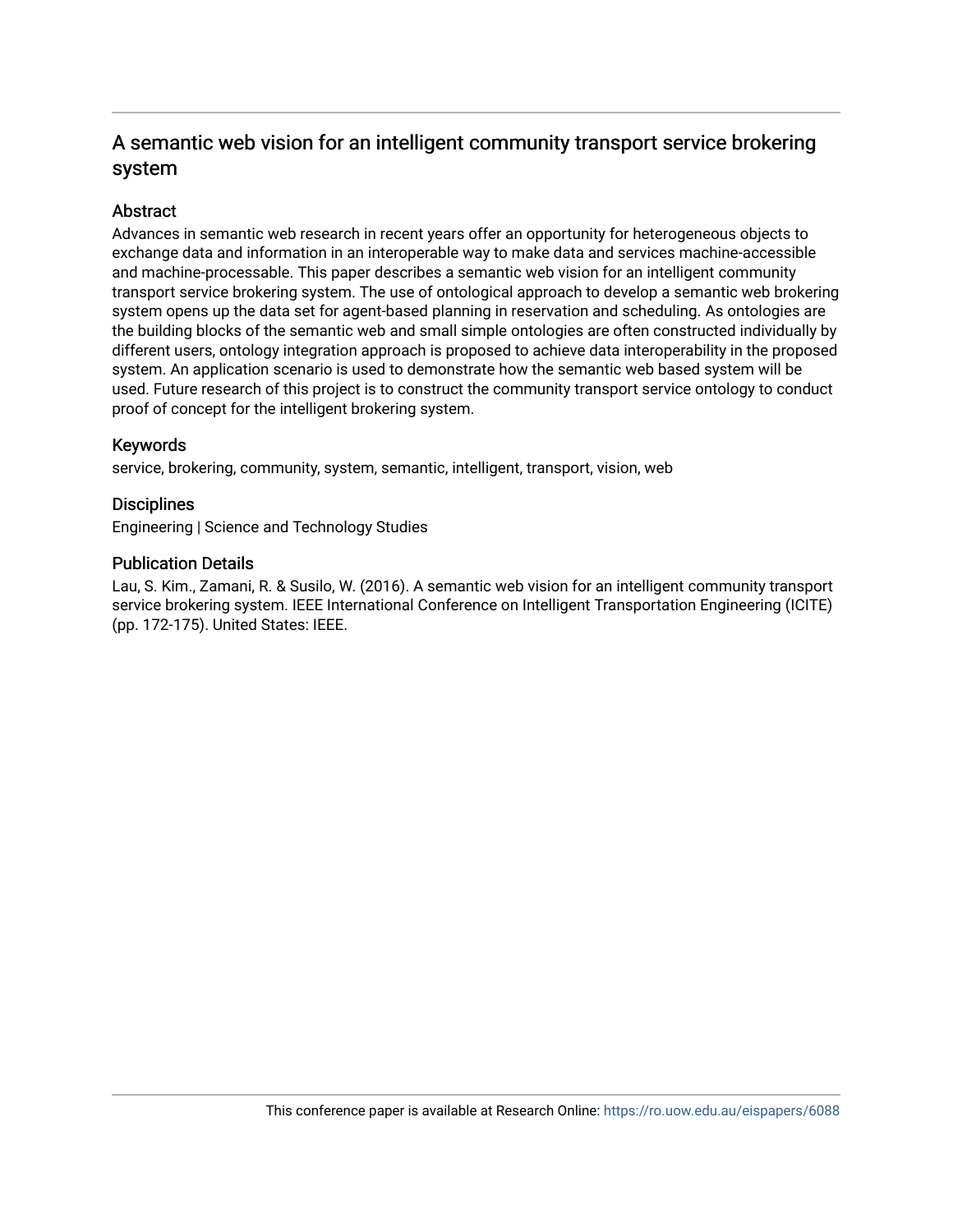# **A Semantic Web Vision for an Intelligent Community Transport Service Brokering System**

Sim Kim Lau, School of Computing & Information Technology University of Wollongong, Wollongong, Australia email: simlau@uow.edu.au

Reza Zamani School of Computing & Information Technology University of Wollongong, Wollongong, Australia email: reza@uow.edu.au

Willy Susilo School of Computing & Information Technology University of Wollongong, Wollongong, Australia email: wsusilo@uow.edu.au

Abstract—**Advances in semantic web research in recent years offer an opportunity for heterogeneous objects to exchange data and information in an interoperable way to make data and services machine-accessible and machineprocessable. This paper describes a semantic web vision for an intelligent community transport service brokering system. The use of ontological approach to develop a semantic web brokering system opens up the data set for agent-based planning in reservation and scheduling. As ontologies are the building blocks of the semantic web and small simple ontologies are often constructed individually by different users, ontology integration approach is proposed to achieve data interoperability in the proposed system. An application scenario is used to demonstrate how the semantic web based system will be used. Future research of this project is to construct the community transport service ontology to conduct proof of concept for the intelligent brokering system.**

*Keywords-Semantic web, Ontology, Community transport service* 

### I. INTRODUCTION

The World Bank defines an intelligent transport system as a system that has the capability to "gather, organize, analyze, use and share information about transportation systems" [1, p.3]. Technological prerequisites required to successfully introduce and deploy intelligent transport systems include: a common data model, communications standards for data exchange, communications infrastructure, and exchange, communications infrastructure, and international standards to ensure data interoperability [1].

In Australia, community transport system is a service provided by not for profit organizations to cater for the needs of transport disadvantaged people (such as the frail elderly and people with disabilities) who often cannot make use of and/or do not have access to private or public transport systems. It is a demand-response point-to-point transport service operates on a local service provision model, generally within a local government area. They provide services that may include regular group trips such as shopping trips and social outings as well as individual transport trips for personal matters (for example to attend banking business) or health-related appointments. These service providers receive the bulk of funding from the

Australian Commonwealth and State governments, but there are no common binding policies and guidelines for service delivery [2]. One of the problems faced by the community transport service providers is the underutilized and idle vehicle resources that impede the service delivery. Attempts have been made to develop a brokering system to share and increase utilization of idle vehicles and to improve performance delivery [3].

This paper proposes a semantic web vision for an intelligent brokering system using ontology approach with the aim to enable data interoperability on vehicle sharing among different community transport service providers. The ontology model facilitates data sharing and data interoperability in the proposed system. This way representational vocabularies in terms of objects and their interrelated describable relationships and properties can be defined to ensure a common data model is used to facilitate data interoperability [4].

The rest of the paper is organized as follow. The concept of ontology is presented in Section 2 and ontology integration approach is discussed in Section 3. Section 4 presents an application scenario in the semantic web environment. Finally Section 5 concludes the paper.

### II. ONTOLOGY

The use of common vocabularies in metadata and data format is a key component to achieve data interoperability to allow effective collaboration and exchange of data and information among different community transport service providers. The use of ontological approach to develop a semantic web brokering system opens up the data set for agent-based planning in reservation and scheduling.

In the context of knowledge representation, ontology is a specification of conceptualization which defines concepts and relationships [5, 6]. The role of ontology is to help data integration so that ambiguities on terms used in heterogeneous data sets can be avoided. This way a machine-readable and machineprocessable system can be developed. The Web Ontology Language (OWL) is the ontology language designed for knowledge representation to facilitate greater machine interpretability along with formal semantics [7]. Simply, ontology formally defines relations among terms by having structures and semantics to make its use transparent. In this way it provides a basis for structured domain modelling. By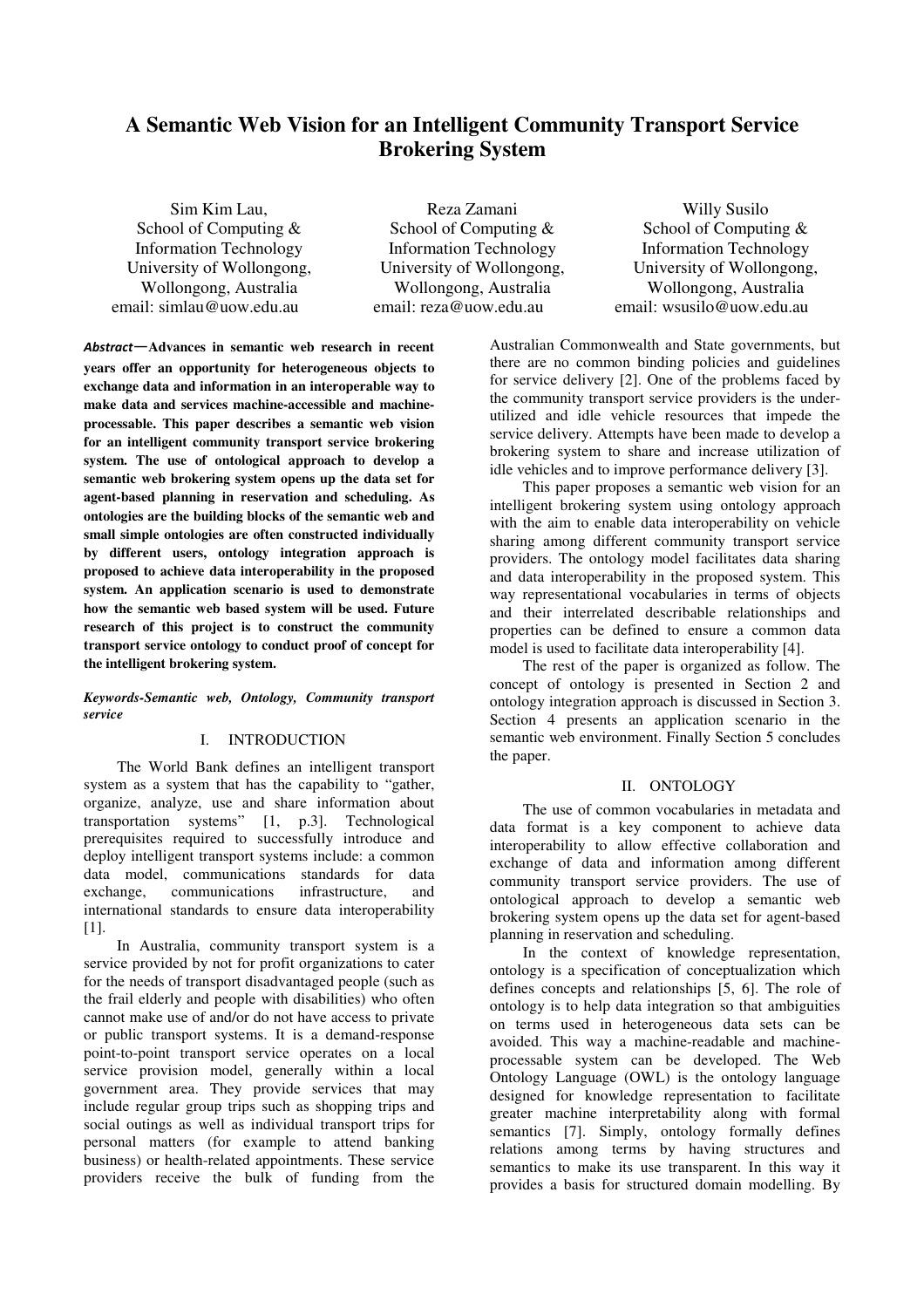expressing both knowledge and semantic mappings in formal ontology, a unified model can be created which jointly translate and integrate knowledge in the domain of interest.

Research on ontology for transportation systems has been reported in [8-15]. This paper adopts the abstract scheduling model proposed by Smith and Becker [13] (see Figure 1). Table 1 shows the definitions of concepts used in this model. According to Smith and Becker [13], scheduling is a process of coordinating the allocation and use of resources by activities to satisfy the demands. In the case of community transport system, an *activity* is a transport service to carry the customer from the pickup location to the destination and back to the point of origin at a specified start and end times with *resources* that satisfy customer's *constraints* such as a specific time for health appointment, a vehicle that meets customer's needs such as a wheelchair accessible vehicle and a driver available to drive the vehicle. In this case the *demand* is an input request for a service requested by the customer and the *product* is a transport schedule that satisfies the demand of the customer subject to the imposed constraints.



Figure 1. The abstract scheduling model of Smith and Becker [13, p.122]

| Concept    | Definition                               |
|------------|------------------------------------------|
| Activity   | An activity is a process that requires   |
|            | resources to be executed over a certain  |
|            | time period.                             |
| Constraint | A constraint restricts the start and end |
|            | times of an activity and allocation of   |
|            | resources.                               |
| Demand     | A demand is a request for products       |
|            | and services. Demands specify the        |
|            | input goals subject to satisfying any    |
|            | constraints imposed.                     |
| Product    | A product is a good or service. A        |
|            | product is realized through execution    |
|            | of some set of activities.               |
| Resource   | A resource is an entity that enables the |
|            | execution of activities.                 |

Table 1. Definitions of concepts in scheduling model by Smith and Becker [13]

### III. ONTOLOGY INTEGRATION

It is impractical for all users and organizations to agree on one common ontological model as the model will not reflect the actual business requirements of individual users and organizations [4, 16]. In general small simple ontologies are constructed individually by different users and these decentralized small-sized ontologies are linked with other ontologies to share the repositories [17]. This observation is supported by recent survey conducted by Cardoso [18] which showed the large majority of ontologies developed are rather small. In the case of ontologies related to transportation domain, various transportation-related ontologies such as spatial geographical data, transport network, road infrastructure and traffic management have been developed and reported in the literature [8-12, 14, 15].

However the adoption of multiple ontologies can cause ontology mismatch. In this case, heterogeneity caused by multiple ontologies can become an obstacle for systems interoperability as the defined vocabularies and relationships can be inconsistent resulting in difficulty for data exchange and data interoperability. This paper proposes to adopt the collaborative interorganizational knowledge management network methodology developed by Leung et al. [4] to allow different users and organizations to share the ontological models.

In the proposed method, different organizations will use concepts and relations developed in the individual organizations to represent individual ontology model. Then an ontology mediation approach is used to allow participating organizations to share data in the inter-organisational model within the community of network. Mutual agreement will be established to permit individual organizations to retrieve agreed data for the purpose of sharing data.

The participating organisations need to make four important decisions regarding ontology mediation, whether: (a) top-level ontology or one-to-one mapping approach should be adopted; (b) merging, mapping and/or integration should be selected as the mediation method; (c) mediation to be performed automatically or semiautomatically; (d) single or multiple matching techniques should be used for the selected mediation method [4]. Then the ontology integration process is achieved using merging tools to combine common views of inter-organizational ontology in the community of network to create a shared ontology. If an organization does not have an ontology model, integration method will be used to allow the organization to reuse the interorganizational ontology to build the individual organization ontology [4, 16, 19]. The benefit of using the proposed ontology integration approach is individual organization can reuse the inter-organizational model instead of creating its own model from scratch.

#### IV. AN APPLICATION SCENARIO IN A SEMANTIC WEB ENVIRONMENT

#### *A. Semantic Web*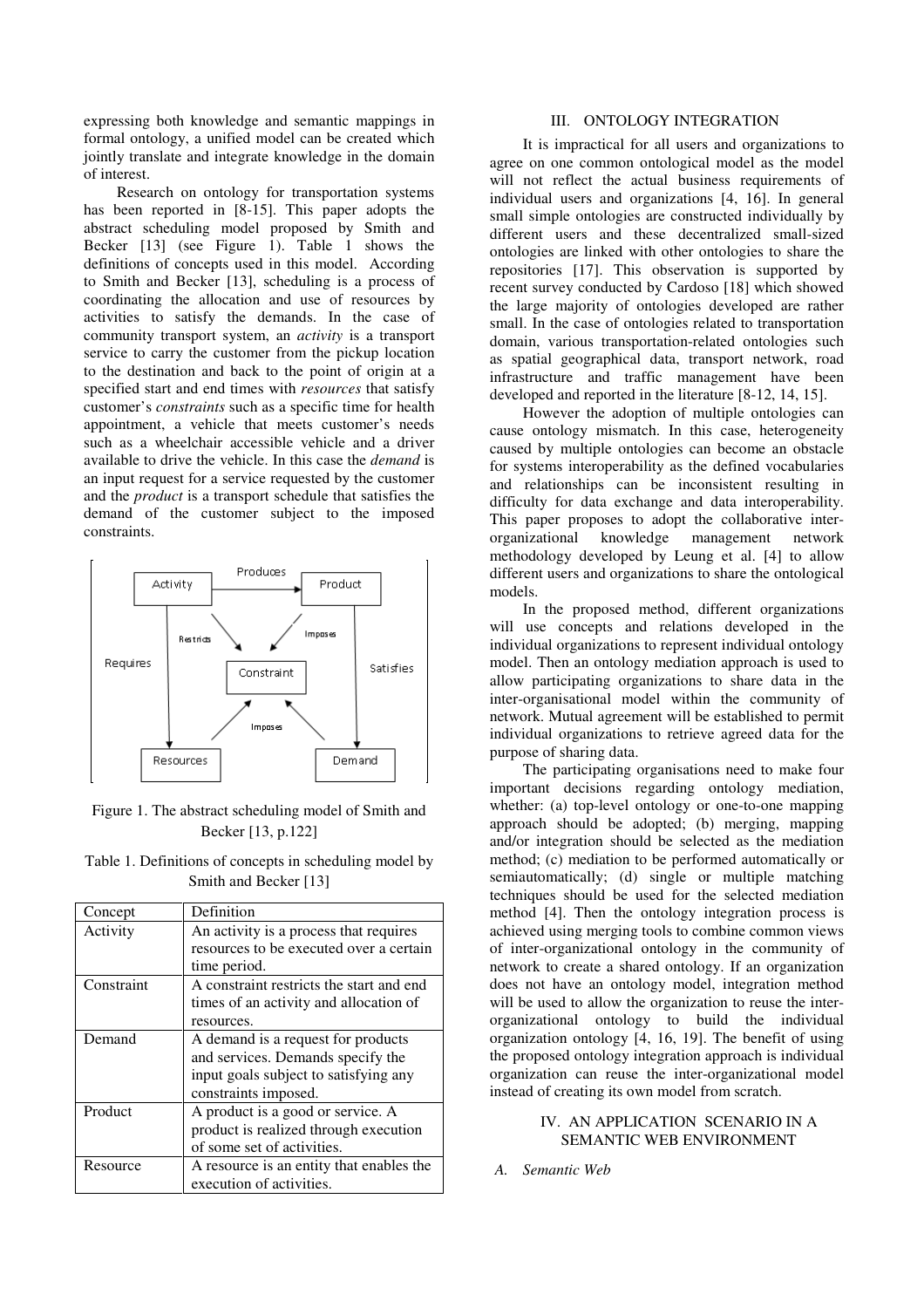In semantic web data and information have welldefined meaning to allow computers and people to work together [20]. The semantic web presents an environment where software agents can roam in the World Wide Web to carry out tasks for the users autonomously. The structure of semantic web can be represented as a strata of layer cake consisting of hierarchies that include knowledge terms, ontology vocabulary, logic, proofs, rules and trust (see Figure 2) [17, 21].

In order for the semantic web vision to be realized, data and information must be in a machine readable form. To achieve this, ontology is used to allow data and information to be given well-defined meanings in the lower layers of the semantic web layer cake using XML, RDF, RDFS and OWL. By expressing both knowledge and semantic mappings, concepts and relationships can be used to describe an area of domain so that vocabularies are used to classify terms, properties and relationships. Sets of inference rules are used in the semantic web to enable automated reasoning using rules. In addition, proof layer explains how an answer is derived and to justify reasoning, and the trust layer establishes trust relationships to ensure data sharing is conducted in a secure manner. [17, 20].



Figure 2. The semantic web layer cake (Source: [21])

#### *B. Application scenario*

Consider a hypothetical scenario of an elderly man Peter wishes to attend a doctor appointment scheduled for Monday next week. In the semantic web environment, a software agent coordinates the transport scheduling activity for Peter. Using the scheduling model depicted in Figure 1, Peter's agent requests a *demand* for a transport service via the online reservation webpage of his local community transport service provider. The demand stipulates that Peter wants to arrive at the doctor's office ten minutes before the scheduled appointment time of 10.00am on Monday. When the request is submitted online, the agent for the local community transport service provider will execute the *activity* with the aim to deliver the *product* (in this case a schedule of transport service) to meet Peter's demand by satisfying the imposed *constraints* and the availability of the *resources*.

The agent will retrieve Peter's records from the customer database to determine his eligibility for the service, his address and his condition such as identifying Peter is wheelchair bound. The scheduling ontology will mediate with the customer ontology to define meanings of the terms used in this activity and to map Peter's details to the scheduling ontology. For example the health condition recorded in Peter's customer profile will be mapped with the constraints of the scheduling ontology to be included as one of the constraints imposed which results in an inference that a wheelchair accessible vehicle is required. The address will be mapped with geographical ontology to identify geolocation of Peter's residence to calculate distance travel and thus the schedule for a pickup time that meets Peter's demand. For instance, the agent makes an inference that the driver must leave the depot at 9.00am as it takes 20 minutes to drive to Peter's residence from the depot and it takes 30 minutes to travel from Peter's residence to the doctor's office.

The agent at the community transport service provider will check the constraints imposed by this demand (i.e. the availability of a wheelchair accessible vehicle and a driver) before the demand is fulfilled. If these constraints are satisfied, the agent will execute a scheduling activity to produce a schedule that satisfies Peter's demand. Then Peter's agent will be informed to confirm a transport service request has been made for Peter at 9.20am on Monday. Peter's calendar on his smart phone will be updated by the agent and a reminder message has been set up by the agent to remind Peter of the scheduled pickup time on Monday.

In this simple scenario, Peter's demand is executed by two agents who have an established well-defined common structure to share data. We will now consider the next scenario in which no established common structure is available. Assume that a wheelchair accessible vehicle is not available to satisfy Peter's demand. In this case the agent from the community transport service provider will submit Peter's demand to the online reservation website of a service provider from the neighbouring area.

As the community transport service provider operates in a local service provision model, the neighbouring community transport service provider would not have Peter's details as Peter is not classified as a client for this provider. However mutual agreement has been established between the two service providers to allow resource sharing. Thus the trust layer in the semantic web will establish the authenticity of Peter's eligibility in receiving the community transport service by accessing Peter's record from Peter's community transport service provider. An authorization will be established between the two service providers to share Peter's data through the trust layer in the semantic web.

Let us assume that the ontological model of the neighbouring service provider is different from Peter's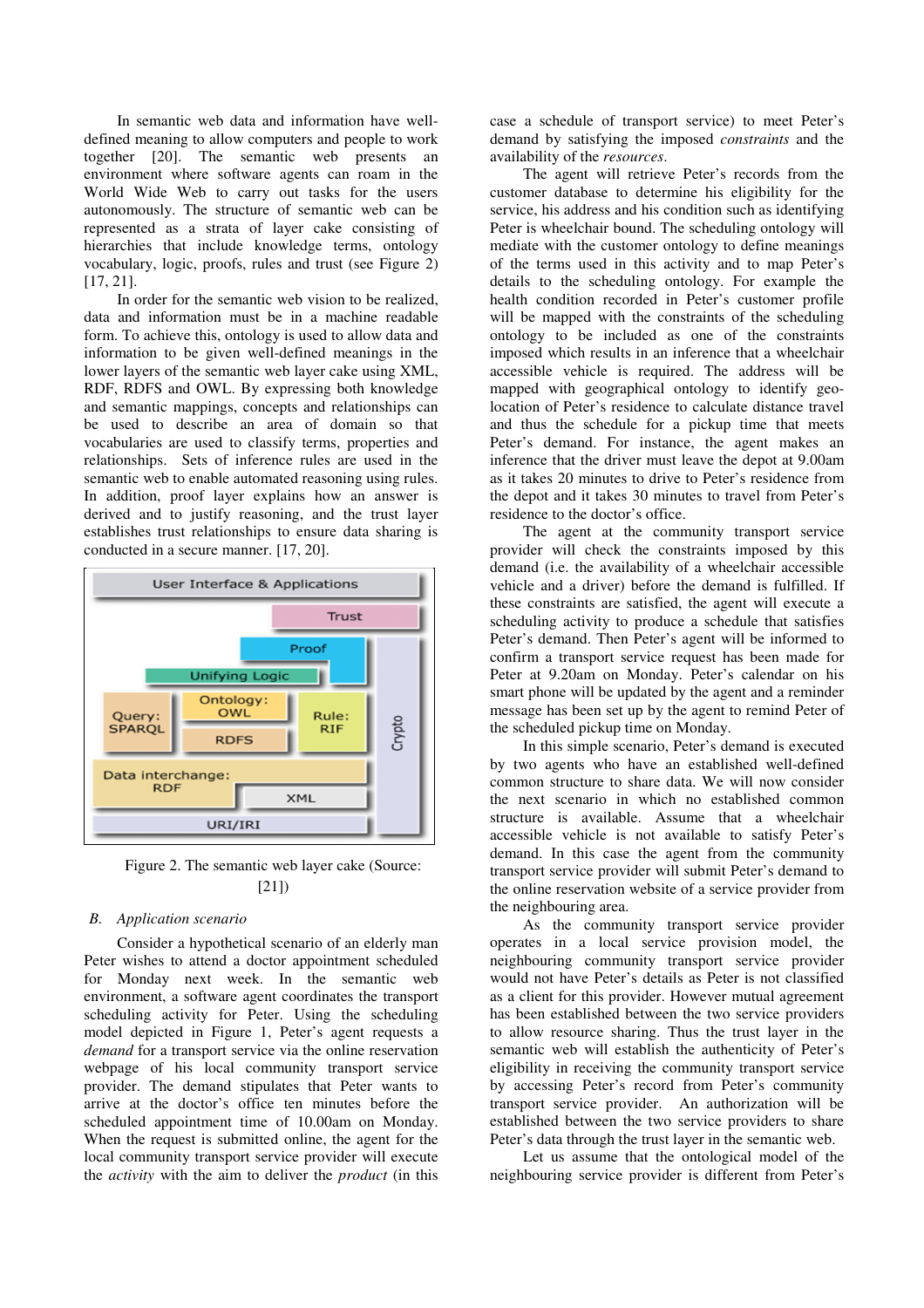community service provider in such a way that all vehicles in the neighbouring community service provider are wheelchair accessible. Thus it is not required to include the constraint to determine if the vehicle is wheelchair accessible. In this case the ontology mediation mechanism is evoked to coordinate the mapping of vehicle concept to remove the wheelchair accessible constraint from the demand. When the demand is fulfilled, Peter's agent will be informed of the schedule and Peter's calendar will be updated and a reminder message is set up.

In this hypothetical scenario, multiple ontology models are used to coordinate a scheduling *activity* to meet the *demand* based on the imposed *constraint*s to enable a *product* (in this case a schedule for the transport service) to be delivered. The agents exchange and share data through an ontology integration mechanism which provides the capability of data interoperability without having a common ontology model.

#### *C. Future research*

Future research of this project is to construct the community transport service ontology to conduct proof of concept for the intelligent brokering system. Protégé [22] will be used to develop a prototype of the intelligent brokering system based on the abstract scheduling model of Smith and Becker [13]. Protégé is an open-source platform that can be used to construct domain models and applications with ontologies. In addition the plug-in architecture of Protégé enables rulebased systems to be easily integrated to develop the intelligent brokering system [22]. Rule-based system is proposed as it is necessary to prioritize the demand for service subject to the constraints imposed. A priority concept can be introduced to enable allocation of resources that meet the demand requested by the customer.

#### V. CONCLUSION

This paper describes a semantic web vision for an intelligent community transport service brokering system using the ontology approach. The heterogeneity of multiple ontologies in the brokering system can be resolved using ontology integration method to allow ontology mediation to occur using ontology mapping. A hypothetical application scenario has been described to illustrate the semantic web-based brokering system for the community transport service providers and their customers. The semantic web vision proposed in this paper contributes to understanding of a future semantic web application of intelligent brokering system for the community transport service sector.

The future trend in Internet of Things requires deployment of new services capable of supporting interoperable and multi-domain applications [23, 24]. In the Internet of Things environment, data and information are to be shared and communicated over the Internet networks so that objects in the environments can act autonomously. To achieve this, heterogeneous

objects need to exchange data and information in an interoperable way to make data and services machineaccessible and machine-processable. Glance [25] foresees the elderly will benefit from this future trend as it provides an opportunity to help the elderly to live independently. In the application scenario described in this paper, the agent will coordinate the transport service for the elderly man Peter when the doctor's appointment is updated in the calendar of his smart phone. Then the agents will act autonomously to arrange for the transport service with the community transport service provider as described in the application scenario.

#### **REFERENCES**

- [1] Yokota, T., Its technical notes for developing countries. 2004.
- [2] Easy Transport, Inquiry into caring for older australians. 2010.
- [3] Transport for NSW. Nsw community transport centralised trip allocation and booking system 2015; Available from: www.transport.nsw.gov.au/sites/default/files/.../ct-factsheet-ctabs-faqs-dec-2015.pdf.
- [4] Leung, N.K.Y., S.K. Lau, and N. Tsang, An ontologybased collaborative inter-organisational knowledge management network (cik-net). Journal of Information and Knowledge Management, 2013. 12(1).
- [5] Gruber, T.R., Toward principles for the design of ontologies used for knowledge sharing? International Journal of Human-Computer Studies, 1995. 43(5-6): p. 907.
- [6] Gruber, T.R., A translation approach to portable ontology specifications. 1993, Stanford: Knowledge Systems Laboratory, Computer Science Department, Stanford University.
- [7] World Wide Web Consortium. Owl web ontology language: Overview. 2004; Available from: https://www.w3.org/TR/owl-features/.
- [8] Chhabra, S., R.S. Bali, and N. Kumar, Dynamic vehicle ontology based routing for vanets. Procedia Computer Science, 2015. 57: p. 789.
- [9] Fernandez, S., T. Ito, and R. Hadfi, Architecture for intelligent transportation system based in a general traffic ontology. Computer & Information Science 2015, 2016: p. 43.
- [10] Guo, K., R. Zhang, and L. Kuang, Tmr: Towards an efficient semantic-based heterogeneous transportation media big data retrieval. Neurocomputing, 2016. 181: p. 122-131.
- [11] Houda, M., M. Khemaja, K. Oliveira, and M. Abed, A public transportation ontology to support user travel planning. 2010 Fourth International Conference on Research Challenges in Information Science (RCIS), 2010: p. 127.
- [12] Lorenz, B., H.J. Ohlbach, and L. Yang, Ontology of transportation networks. 2005: Munich.
- [13] Smith, S.F. and M.A. Becker, An ontology for constructing scheduling systems. AAAI Technical Report SS-97-06, 1997: p. 120-129.
- [14] Xu, L.D., et al., An integrated information platform for intelligent transportation systems based on ontology, in